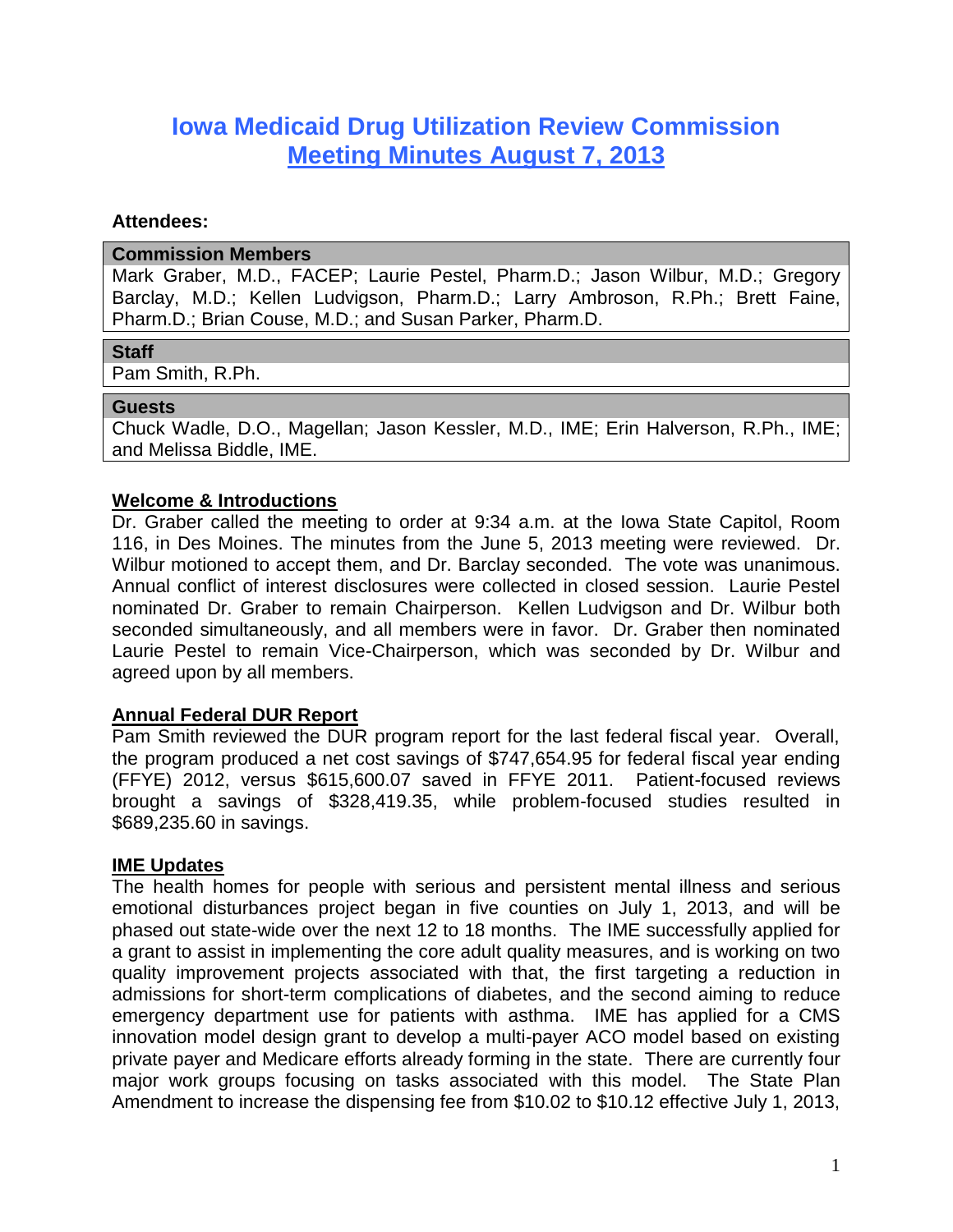was submitted to CMS for approval on July 31<sup>st</sup>, after which they have 90 days to finalize or comment on it. Additionally, CMS has had the pharmacy portion of the CFR out for pending rule changes since February of 2012, which speaks to specific parts of the Medicaid pharmacy reimbursement for outpatient drugs, including the actual acquisition cost reimbursement, drug rebate changes and other pharmacy issues. DHS has heard that the final rule may be implemented in January of 2014, so the department will be watching for final rules. There are not any real issues, since Iowa Medicaid already reimburses at the actual acquisition cost, as these rules recommend. The Affordable Care Act also implements a change to calculation of the Federal Upper Limits that are now based on Average Manufacturer Price (AMP), which is different than the current calculation. There are some potential issues with some FUL reimbursements being below cost, so a work group has been looking into these and hopes to resolve the issues before the rules become final. The National Drug Acquisition Cost (NADAC) will also be finalized by CMS.

# **Prevalence Report Summary**

Statistics from May though June 2013 were discussed, including: cost per user (\$245.86), number of total prescriptions dispensed (a decrease of 4.9% compared to the previous reporting period), average cost per prescription (\$57.51), and generic utilization (83.9%). The total paid amount decreased by 4.4% from the previous reporting period. There were 144,343 unique users, which is 4.9% less than the total for March and April. Lists of the top 20 therapeutic classes were provided. Atypical Antipsychotics were the most expensive (though the percentage of the budget is decreasing due to release of multiple generics), and Stimulants-Amphetamines-Long-Acting came in second. SSRIs had the highest prescription count, and Anticonvulsants came in second. The top 100 drugs were also reviewed. The ten most expensive medications were: *Abilify*, *Vyvanse*, methylphenidate hcl er, *Advate*, *Focalin XR*, *Adderall XR*, *Cymbalta*, *Advair Diskus*, *Lantus*, and *Strattera*.

# **Case Studies**

Pam Smith presented 4 case studies. Recommendations by commissioners from these four examples resulted in annualized total savings of \$4,211.92 pre-rebate (state and federal).

# **Public Comment**

Matthew Stafford from Merck spoke about Zetia, and Ben Skoog from Biogen Idec spoke about Tecfidera.

# **Prior Authorizations**

Janus Kinase (JAK) Inhibitors: The Commission reviewed the prior authorization criteria as follows:

*Prior authorization is required for Janus kinase (JAK) inhibitors. Payment will be considered when the following conditions are met:*

- *1. The patient is 18 years of age or older; and*
- *2. Has a diagnosis of moderate to severe rheumatoid arthritis; and*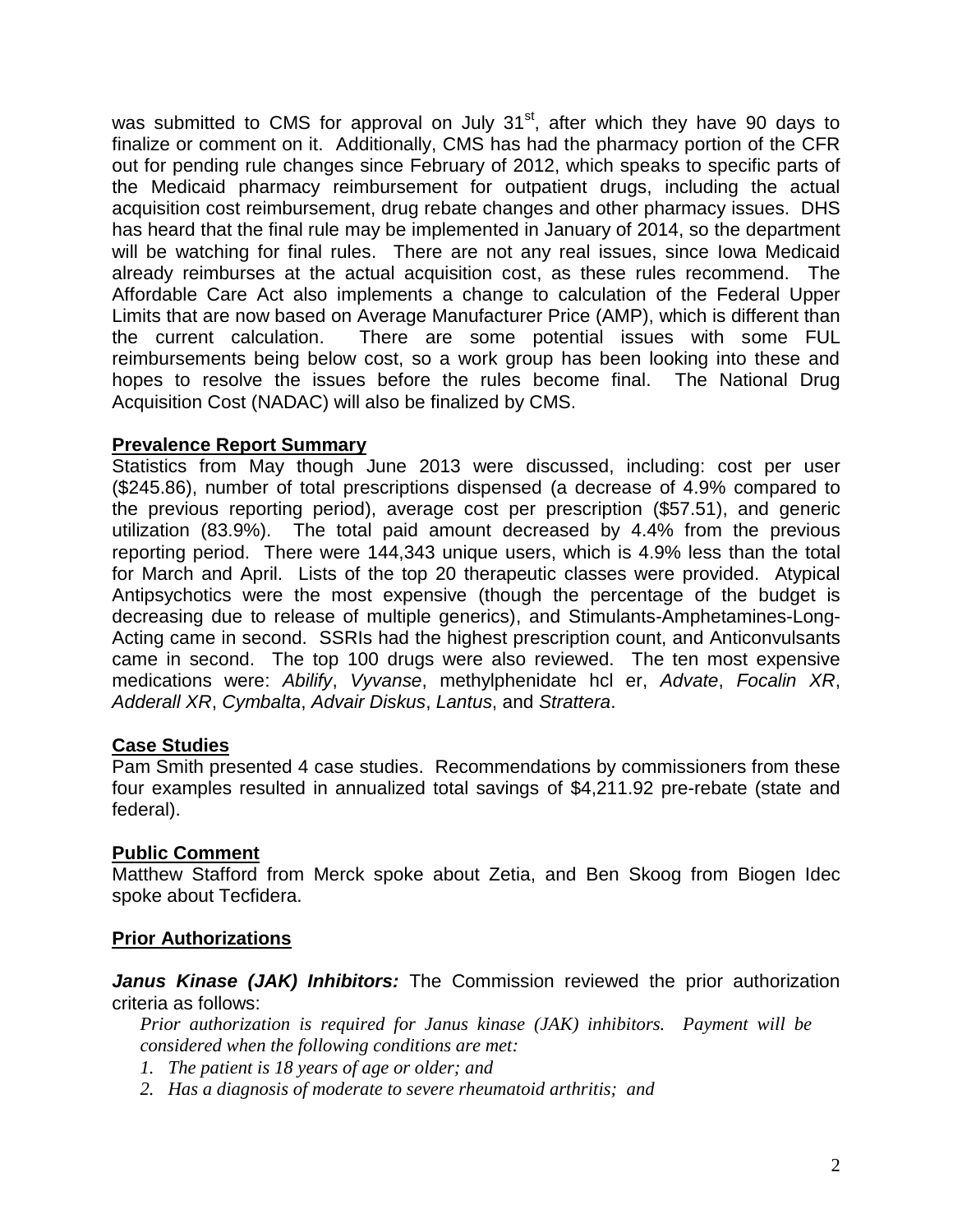- *3. Has a documented trial and inadequate response to two preferred oral disease modifying antirheumatic drugs (DMARD) used concurrently. The combination must include methotrexate plus another preferred oral DMARD (hydroxychloroquine, sulfasalazine, leflunomide, or minocycline) ; and*
- *4. Has a documented trial and inadequate response to two preferred biological DMARDs; and*
- *5. The patient is not using or planning to use tofacitinib in combination with biologic DMARDs or potent immunosuppressants (azathioprine or cyclosporine); and*
- *6. Has been tested for latent tuberculosis prior to initiating therapy and will be monitored for active tuberculosis during treatment; and*
- *7. Recommended laboratory monitoring of lymphocytes, neutrophils, hemoglobin, liver enzymes and lipids are being conducted according to manufacturer labeling; and*
- *8. Patient does not have a history of malignancy, except for those successfully treated for non-melanoma skin cancer (NMSC); and*
- *9. Patient is not at an increased risk of gastrointestinal perforation.*

*The required trials may be overridden when documented evidence is provided that the use of these agents would be medically contraindicated.*

Kellen Ludvigson motioned to accept the criteria, and Larry Ambroson seconded. The decision was unanimous.

**Sodium Oxybate (Xyrem):** The Commission reviewed the prior authorization criteria as follows:

*Prior authorization is required for sodium oxybate (Xyrem® ). Payment will be considered for patients 16 years of age or older under the following conditions:*

- *1. A diagnosis of cataplexy associated with narcolepsy verified by a recent sleep study (including PSG, MSLT, and ESS) and previous trial and therapy failure with one of the following tricyclic antidepressants: clomipramine, imipramine, or protriptyline.*
- *2. Patient is enrolled in the Xyrem® Success Program.*
- *3. A diagnosis of excessive daytime sleepiness associated with narcolepsy verified by a recent sleep study (including PSG, MSLT, and ESS) and previous trials and therapy failures at a therapeutic dose with a preferred amphetamine and non-amphetamine stimulant.*
- *4. Patient has been instructed to not drink alcohol when using Xyrem® .*
- *5. Requests for patients with a prior history of substance abuse, concurrent use a sedative hypnotic, or a semialdehyde dehydrogenase deficiency will not be considered.*

*The required trials may be overridden when documented evidence is provided that the use of these agents would be medically contraindicated.*

This was deferred to the next meeting so more information could be obtained in regards to a prior history of substance abuse.

**Testosterone:** The Commission reviewed the prior authorization criteria as follows: *Prior authorization is required for testosterone products. Payment for non-preferred testosterone products will be authorized only for cases in which there is documentation of*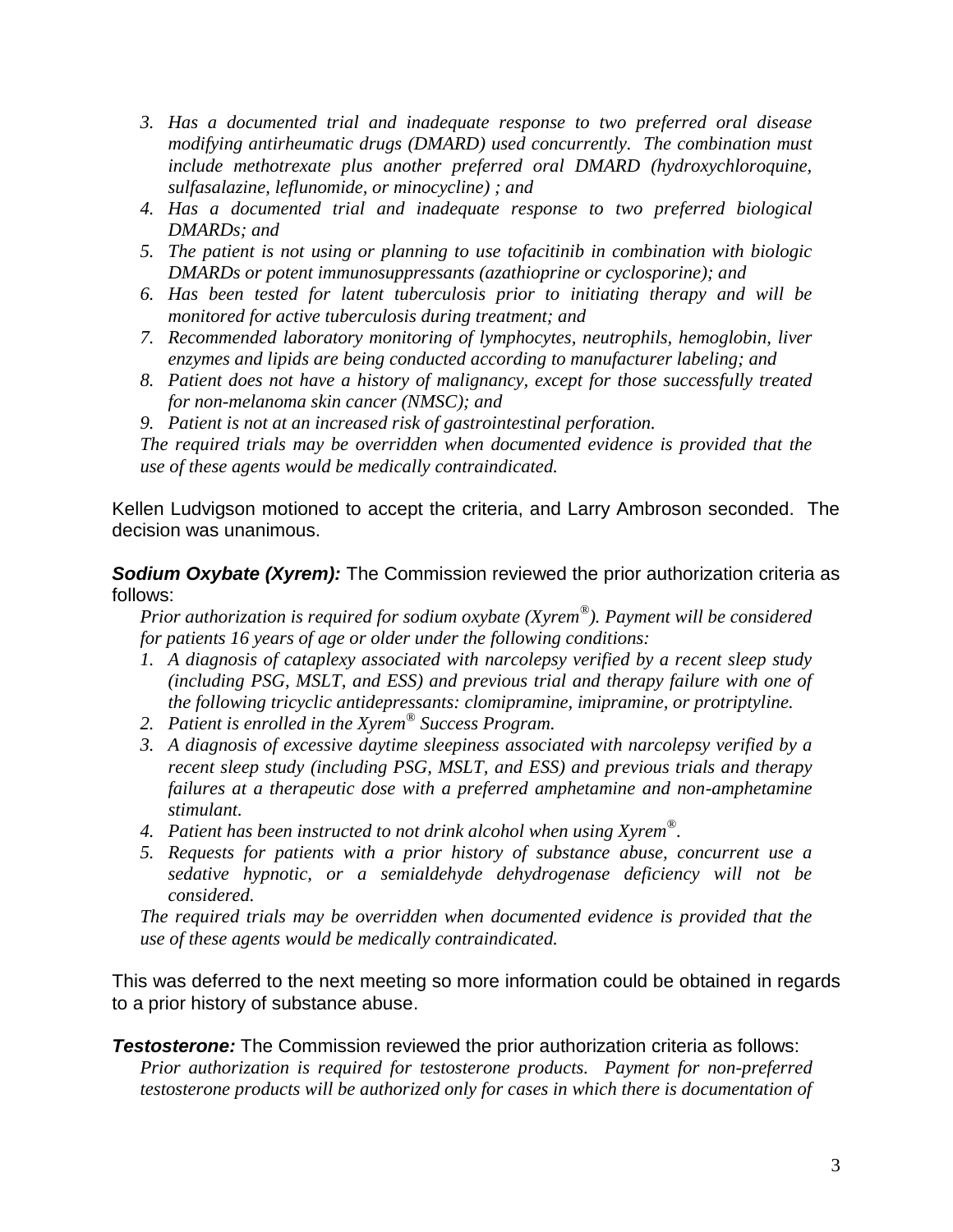*previous trials and therapy failures with two preferred agents. Requests for symptoms of sexual dysfunction, erectile dysfunction and infertility will not be considered. Payment for a diagnosis of hypogonadism (testosterone deficiency) will be considered under the following conditions:*

- *1. Patient is male and 18 years of age or older (or 12 years of age and older for testosterone cypionate); and*
- *2. Patient has two (2) morning pre-treatment testosterone levels below the lower limit of the normal testosterone reference range of the individual laboratory used (Please attach lab results); and*
- *3. Patient has at least one of the signs and symptoms specific to androgen deficiency* 
	- *a. Incomplete or delayed sexual development*
	- *b. Breast discomfort, gynecomastia*
	- *c. Loss of body hair, reduction in shaving frequency*
	- *d. Very small (<5mL) or shrinking testes*
	- *e. Hot flushes, sweats*
	- *f. Height loss, low trauma fracture, low bone mineral density; and*
- *4. Patient does not have:*
	- *a. Breast or prostate cancer*
	- *b. Palpable prostate nodule or prostate-specific antigen (PSA) > 4ng/mL*
	- *c. Hematocrit > 50%*
	- *d. Untreated severe obstructive sleep apnea*
	- *e. Severe lower urinary tract symptoms*
	- *f. Uncontrolled or poorly controlled heart failure*

*If criteria for coverage are met, initial authorization will be given for 3 months. Requests for continuation of therapy will require the following:*

- *1. An updated testosterone level (Please attach lab result); and*
- *2. Documentation of how the patient's specific symptoms have responded to therapy; and*
- *3. Documentation the patient has not experienced a hematocrit > 54% or an increase in PSA > 1.4ng/mL in the past 12 months.*

*Requests for FDA approved indications other than hypogonadism will not be subject to prior authorization criteria with adequate documentation of diagnosis.*

*The required trials may be overridden when documented evidence is provided that use of these agents would be medically contraindicated.*

Brett Faine motioned to accept the criteria as amended, and Dr. Wilbur seconded. The decision was unanimous.

*Rivaroxaban (Xarelto):* The Commission reviewed the prior authorization criteria as follows:

*Prior authorization is required for rivaroxaban (Xarelto® ). Payment will be considered under the following conditions:*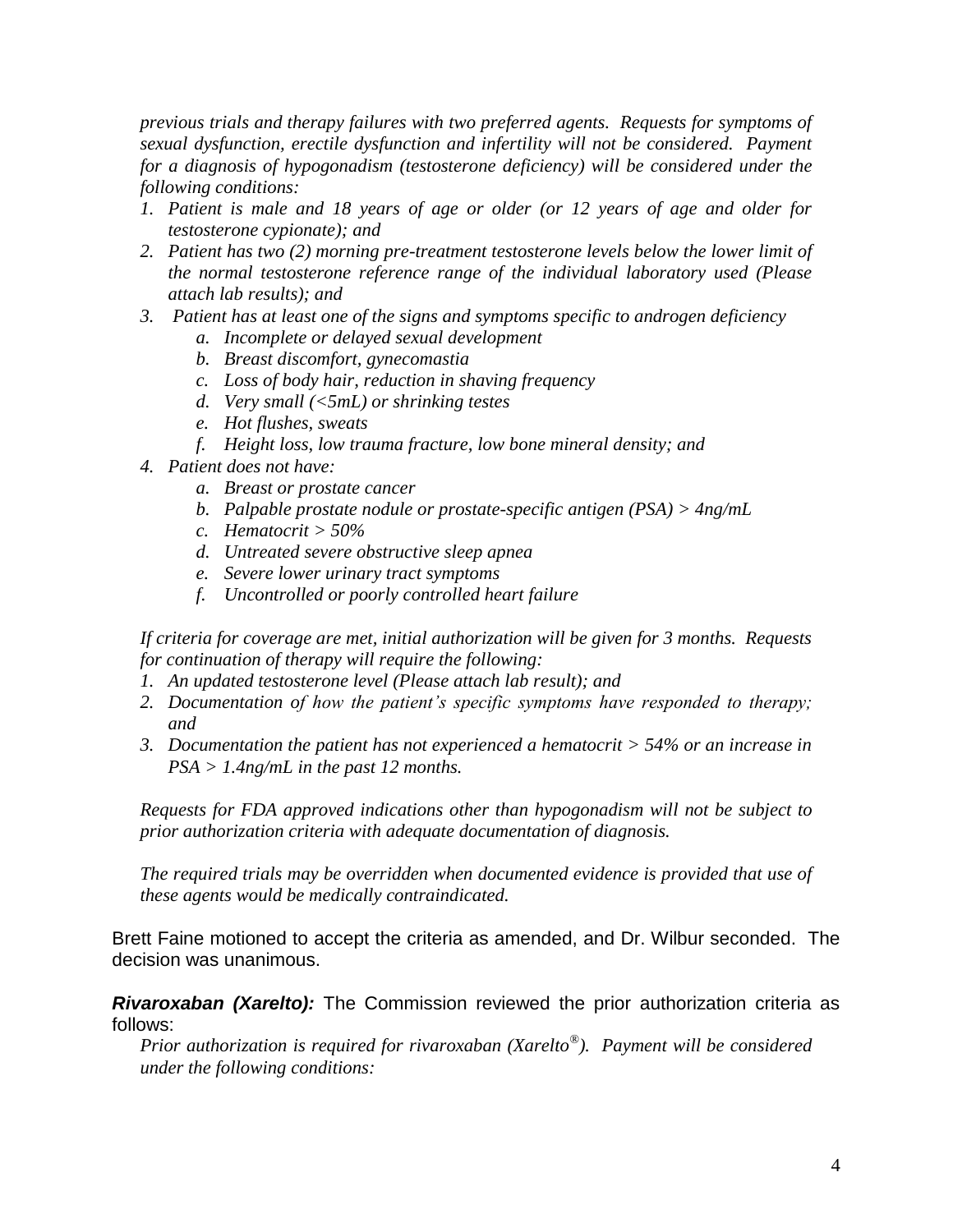- *1. Patient is 18 years of age or older; and*
- *2. Patient does not have a mechanical prosthetic heart valve; and*
- *3. Patient does not have active bleeding; and*
- *4. Patient is not pregnant; and*
- *5. Patient does not have severe renal impairment (CrCl < 15mL/min).*

### *Atrial Fibrillation*

- *Patient has a diagnosis of non-valvular atrial fibrillation; and*
- *Documentation of a previous trial and therapy failure with warfarin (TIA, stroke, or inability to maintain a therapeutic INR with a minimum 6 month trial); and*
- *Presence of at least one additional risk factor for stroke, with a CHADS<sup>2</sup> score ≥ 1.*
- *For a CrCl > 50mL/min a dose of 20mg once daily will be considered; or*
- *For a CrCl 15 to 50mL/min a dose of 15mg once daily will be considered.*

### *Treatment and Prevention of DVT or PE*

- *Documentation of a previous trial and therapy failure with warfarin (recurrent DVT,*   $\bullet$ *recurrent PE, TIA, stroke, or inability to maintain a therapeutic INR with a minimum 6 month trial); and*
- *Patient does not have a CrCl < 30mL/min; and*
- *Patient does not have significant liver disease (hepatitis or cirrhosis).*
- *For treatment of acute DVT or PE a dose of 15mg twice daily for 21 days followed by 20mg once daily for remaining treatment will be considered; or*
- *For prevention of DVT or PE a dose of 20mg once daily will be considered.*

### *Prophylaxis of DVT following Hip or Knee Replacement*

- *Patient does not have a CrCl < 30mL/min; and*
- *Patient does not have significant liver disease (hepatitis or cirrhosis); and*
- *For patients undergoing hip replacement, patient is not undergoing staged bilateral total hip replacement.*
- *Requests will be approved for the following dosing:*
	- o *Hip replacement: 10mg daily for up to 35 days following hip replacement; or*
	- o *Knee replacement: 10mg daily for up to 12 days following knee replacement.*

*The required trials may be overridden when documented evidence is provided that the use of these agents would be medically contraindicated.*

Dr, Wilbur motioned to accept the criteria as amended, and Brett Faine seconded. The decision was unanimous.

*Ezetimibe (Zetia):* The Commission reviewed the prior authorization criteria as follows:

*Prior authorization is required for ezetimibe and ezetimibe containing products. Requests for non-preferred ezetimibe combination products may only be considered after documented separate trials and therapy failures with the individual ingredients. Payment will be considered under the following conditions:*

- *1. Patient is being treated for an elevated total cholesterol level; and/or*
- *2. Patient is being treated for an elevated LDL-C level; and*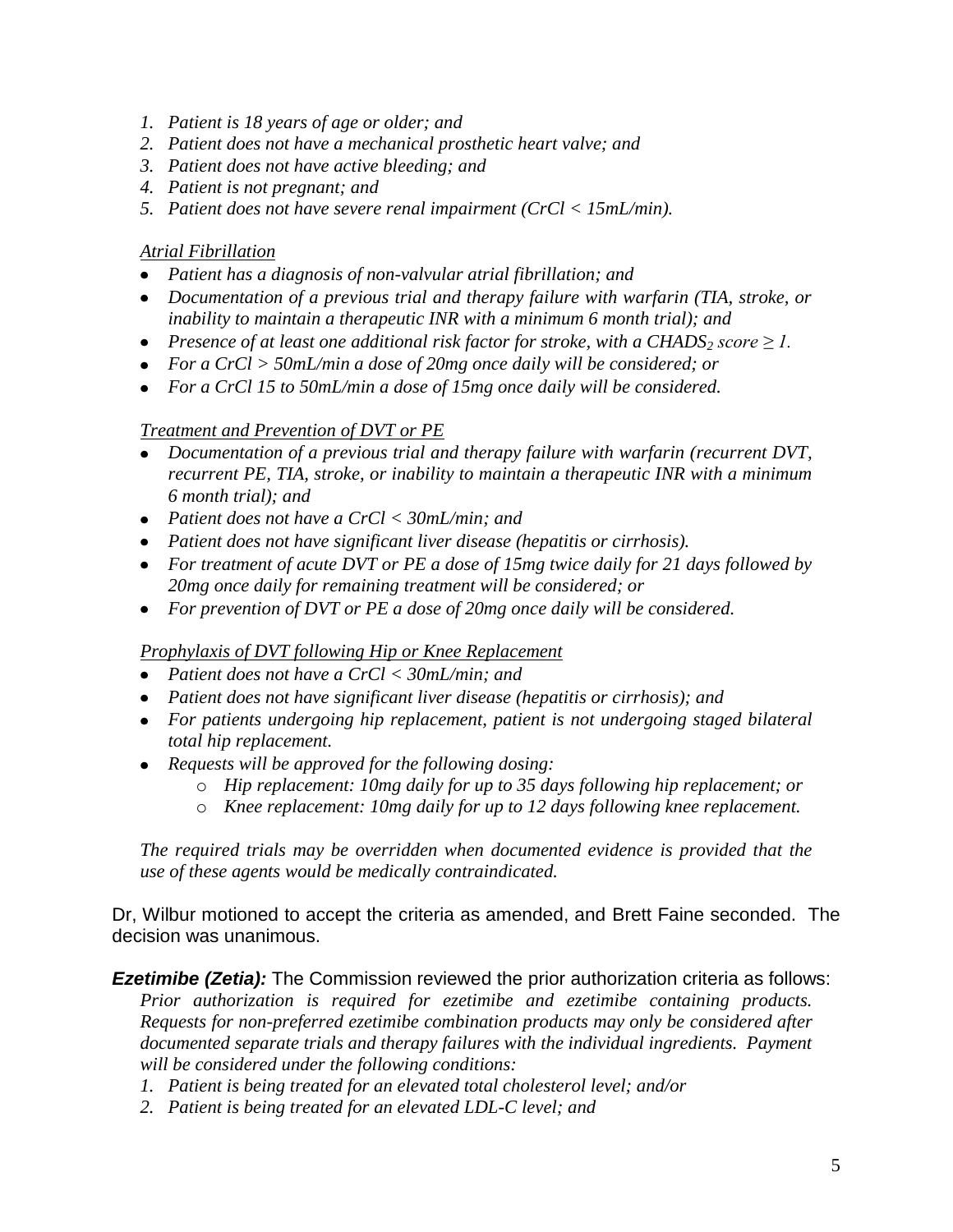*3. Patient has not achieved goal with the use of two or more preferred HMG-CoA reductase inhibitors at a maximally tolerated dose for a minimum of three (3) consecutive months.*

*Initial authorizations will be approved for six months; additional prior authorizations will be considered on an individual basis after review of medical necessity and documented improvement in total cholesterol and/or LDL-C levels since the beginning of the initial prior authorization period.*

*The required trials may be overridden when documented evidence is provided that the use of these agents would be medically contraindicated.* 

Dr. Wilbur motioned to accept the criteria as amended, and Brett Faine seconded. The decision was unanimous. There was discussion around programming the POS system to do a look-back for preferred trials to remove the need for prior authorization. Existing users would be grandfathered.

**Insulin, Pre-Filled Pens:** The Commission reviewed the prior authorization criteria as follows:

*Prior authorization is required for pre-filled insulin pens. Prior authorization for nonpreferred insulin pens will be authorized only for cases in which there is documentation of previous trial and therapy failure with a preferred agent. Prior authorization is granted when documentation indicates:* 

- *1. The patient's visual or motor skills are impaired to such that they cannot accurately draw up their own insulin, and*
- *2. There is no caregiver available to provide assistance, and*
- *3. Patient does not reside in a long-term care facility.*

Dr. Wilbur motioned to accept the criteria as amended, and Brett Faine seconded. The decision was unanimous.

*Oral Constipation Agents:* The Commission reviewed the prior authorization criteria as follows:

*Prior authorization is required for oral constipation agents. Payment will be considered under the following conditions:*

- *1. Patient is 18 years of age or older; and*
- *2. Patient must have documentation of adequate trials and therapy failures with three (3) different laxatives from each of the following:* 
	- *a. Saline laxative (milk of magnesia); and*
	- *b. Osmotic laxative (polyethylene glycol or lactulose); and*
	- *c. Stimulant laxative (senna); and*
- *3. Patient does not have a known or suspected mechanical gastrointestinal obstruction; and*
- *4. Patient has one of the following diagnoses:*
	- *a. A diagnosis of chronic idiopathic constipation (Amitiza or Linzess)*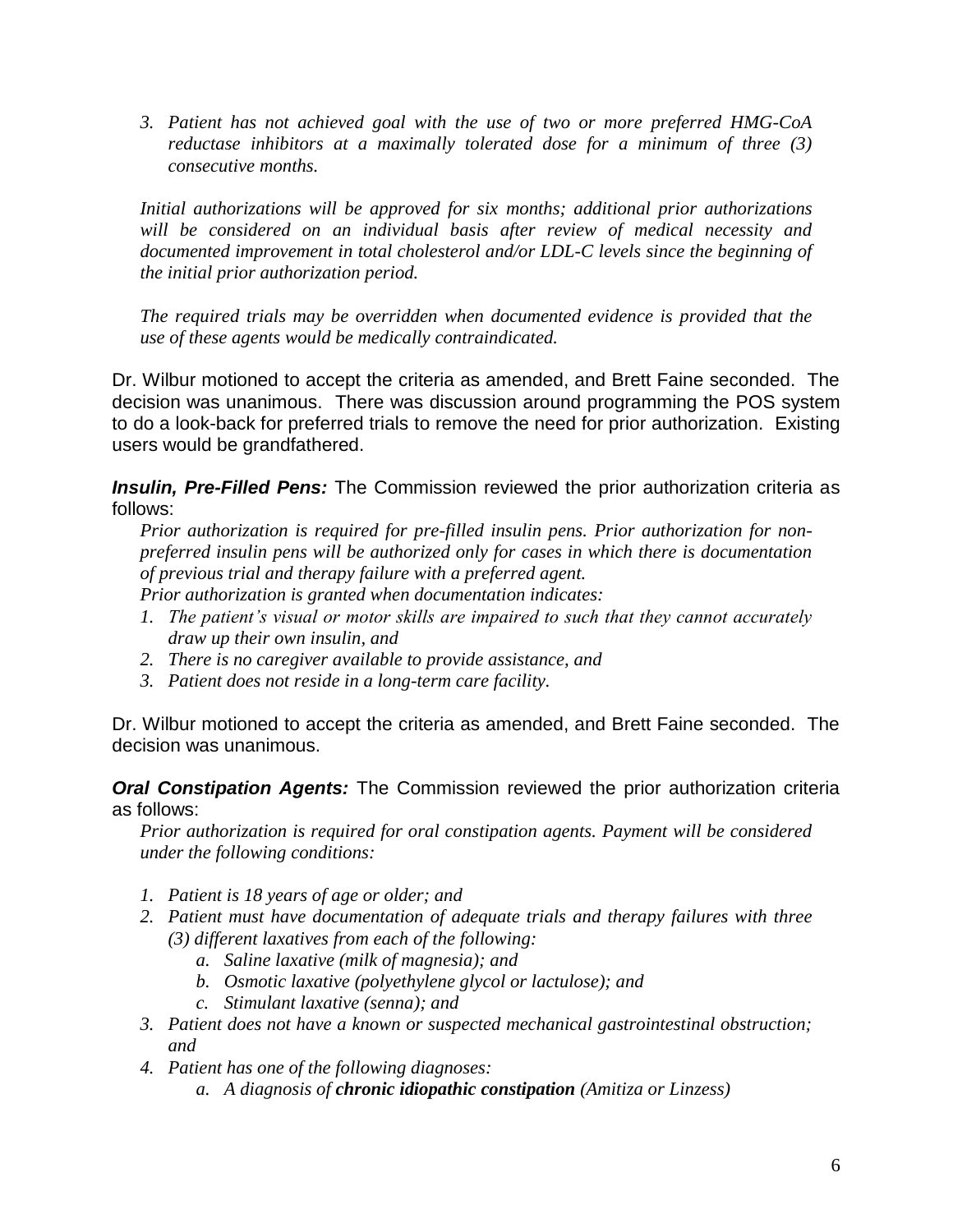- *i. Patient has less than 3 spontaneous bowel movements (SBMs) per week; and*
- *ii. Patient has two or more of the following symptoms within the last 3 months:*
	- *1. Straining during at least 25% of the bowel movements;*
	- *2. Lumpy or hard stools for at least 25% of bowel movements; and/or*
	- *3. Sensation of incomplete evacuation for at least 25% of bowel movements; and*
- *iii. Documentation the patient is not currently taking constipation-causing therapies*
- *b. A diagnosis of irritable bowel syndrome with constipation (Amitiza or Linzess)*
	- *i. Patient is female (Amitiza only); and*
	- *ii. Patient has abdominal pain or discomfort at least 3 days per month in last 3 months associated with two (2) or more of the following:*
		- *1. Improvement with defecation;*
		- *2. Onset associated with a change in stool frequency; and/or*
		- *3. Onset associated with a change in stool form*
- *c. A diagnosis of opioid-induced constipation with chronic, non-cancer pain (Amitiza)*
	- *i. Patient has been receiving stable opioid therapy for at least 30 days as seen in the patient's pharmacy claims; and*
	- *ii. Patient has less than 3 spontaneous bowel movements (SBMs) per week, with at least 25% associated with one or more of the following:*
		- *1. Hard to very hard stool consistency;*
		- *2. Moderate to very severe straining; and/or*
		- *3. Having a sensation of incomplete evacuation*

*If the criteria for coverage are met, initial authorization will be given for 12 weeks to assess the response to treatment. Requests for continuation of therapy may be provided if prescriber documents adequate response to treatment.*

As this was the second review of these criteria, no motion was necessary. The recommendation will be sent to the Department for consideration.

*Long-Acting Opioids:* The Commission reviewed the prior authorization criteria as follows:

*Prior authorization is required for all non-preferred long-acting narcotics. Payment will be considered under the following conditions:*

- *1. There is documentation of previous trials and therapy failures with two (2) chemically distinct preferred long-acting narcotics (such as extended-release morphine sulfate, Opana ER and methadone) at therapeutic doses, and*
- *2. A trial and therapy failure with fentanyl patch at a maximum tolerated dose, and*
- *3. A signed chronic opioid therapy management plan between the prescriber and patient must be included with the prior authorization, and*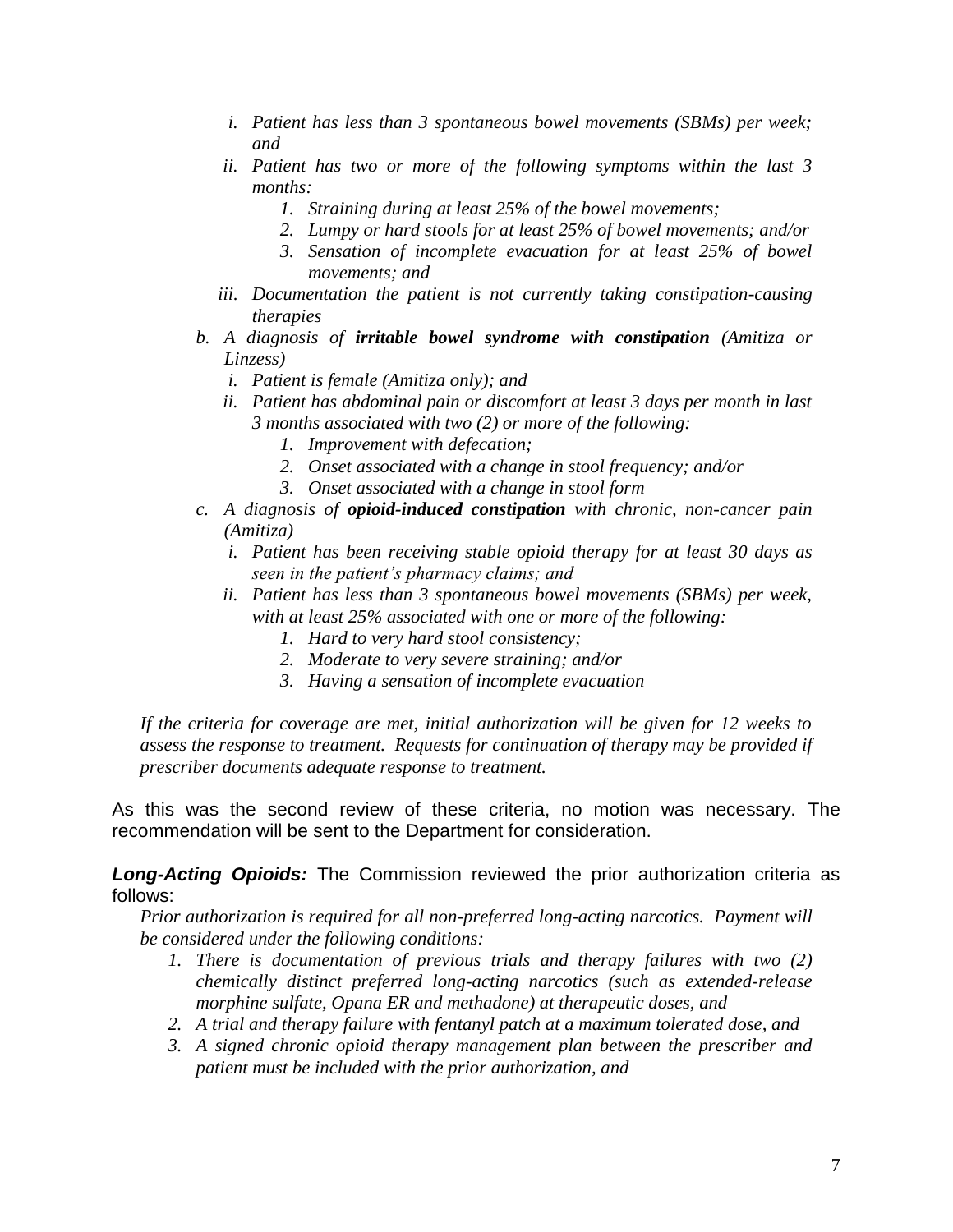- *4. The prescriber must review the patient's use of controlled substances on the Iowa Prescription Monitoring Program website at <https://pmp.iowa.gov/IAPMPWebCenter/> prior to requesting prior authorization.*
- *5. Requests for long-acting narcotics will only be considered for FDA approved*
- *dosing.*

*The required trials may be overridden when documented evidence is provided that use of these agents would be medically contraindicated.*

As this was the second review of these criteria, no motion was necessary. The recommendation will be sent to the Department for consideration.

*Oral Multiple Sclerosis Agents:* The Commission reviewed the prior authorization criteria as follows:

*Prior authorization is required for fingolimod (Gilenya™) or teriflunomide (Aubagio® ). Payment will be considered for patients 18 years of age and older under the following conditions:*

- *1. A diagnosis of relapsing forms of multiple sclerosis, and*
- *2. A previous trial and therapy failure with a preferred interferon or non-interferon used to treat multiple sclerosis.*

*The required trial may be overridden when documented evidence is provided that the use of these agents would be medically contraindicated.*

*For patients initiating therapy with fingolimod (Gilenya™), documentation of the following must be provided:*

- *Patient does not have a recent (within the past 6 months) occurrence of myocardial infarction, unstable angina, stroke, transient ischemic attack, decompensated heart failure requiring hospitalization or Class III/IV heart failure.*
- *Patient does not have a history or presence of Mobitz Type II 2nd degree or 3rd degree AV block or sick sinus syndrome, unless the patient has a pacemaker.*
- *Patient does not have a baseline QTc interval ≥ 500 ms.*
- *Patient is not being treated with Class Ia or Class III anti-arrhythmic drugs.*

*For patients initiating therapy with teriflunomide (Aubagio® ), documentation of the following must be provided:*

- *Patient does not have severe hepatic impairment.*
- *A negative pregnancy test for females of childbearing age.*
- *Use of a reliable form of contraception for females of childbearing age.*
- *Patient is not taking leflunomide.*

*For patients initiating therapy with dimethyl fumarate (Tecfidera™), documentation of the following must be provided:*

- *Patient does not have a low lymphocyte count as documented by a recent (within 6 months) CBC prior to initiating therapy.*
- *Upon renewal, documentation of an updated CBC.*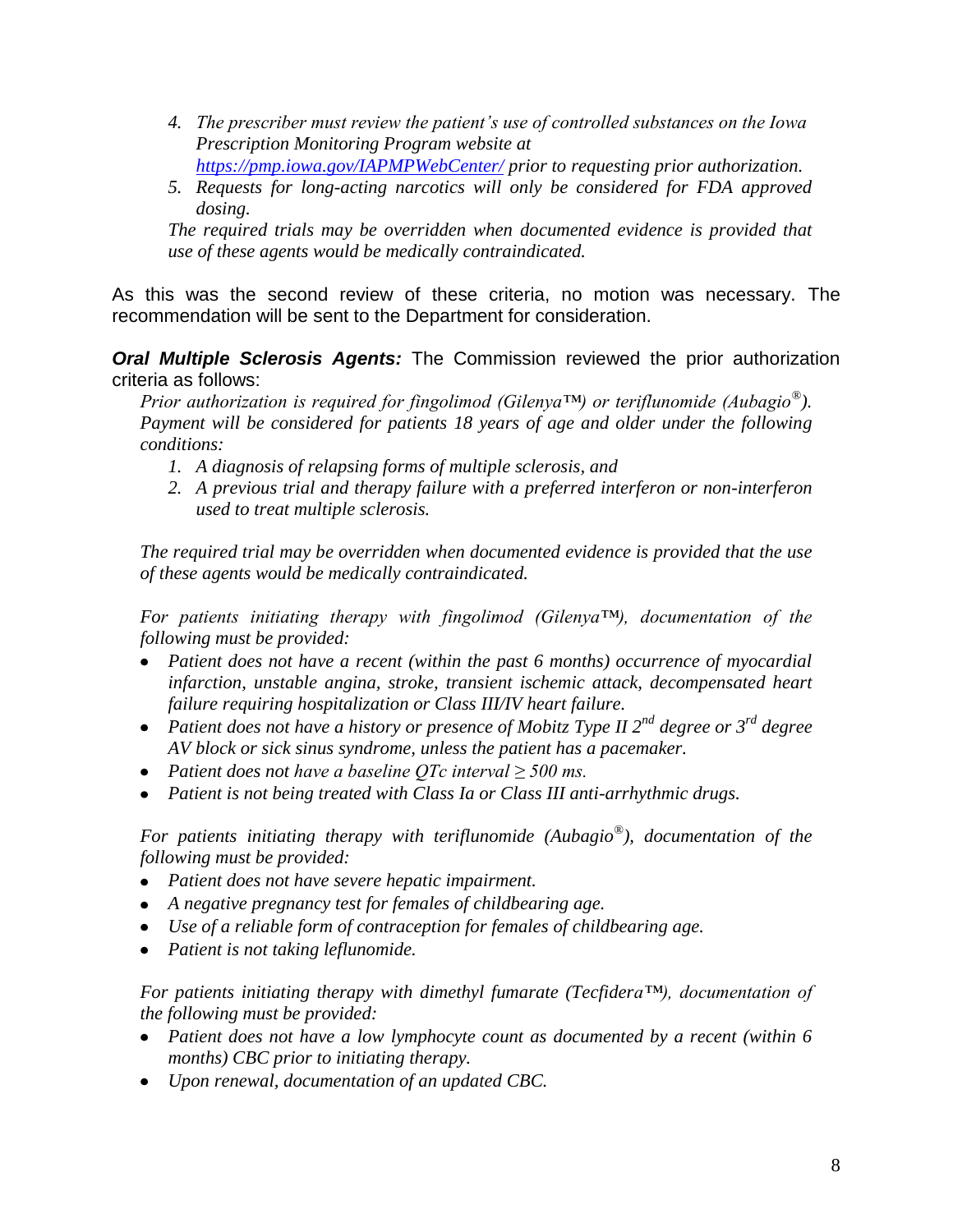As this was the second review of these criteria, no motion was necessary. The recommendation will be sent to the Department for consideration.

*Thrombopoietin Receptor Agonists:* The Commission reviewed the prior authorization criteria as follows:

*Payment for a preferred thrombopoietin receptor agonist will only be considered for cases in which there is a diagnosis of chronic immune thrombocytopenic purpura (ITP) including documentation of an insufficient response to a corticosteroid, an immunoglobulin, or the patient has undergone a splenectomy.* 

*Payment for eltrombopag (Promacta) for the treatment of chronic hepatitis C-associated thrombocytopenia will only be considered to allow for initiation and/or maintenance of interferon-based therapy with ribavirin when the patient has a baseline platelet count less*  than 75 x 10<sup>9</sup>/L. Requests will not be considered under the following conditions:

- *1. Patients taking direct acting antiviral agents for the treatment of chronic hepatitis C genotype 1 infection in addition to interferon-based therapy with ribavirin.*
- *2. Patients with decompensated liver disease with a Child-Pugh score > 6 (Class B & C).*
- *3. Patients with a history of ascities.*
- *4. Patients with hepatic encephalopathy.*

*Payment for a non-preferred thrombopoietin receptor agonist will be considered following documentation of a recent trial and therapy failure with a preferred thrombopoietin receptor agonist unless such a trial would be medically contraindicated.*

As this was the second review of these criteria, no motion was necessary. The recommendation will be sent to the Department for consideration.

#### **Public Comment**

There were no additional public comments.

# **Focus Studies**

*Drospirenone Containing Oral Contraceptive and Risk of Blood Clot:* This was a follow-up discussion. Nineteen of the 39 members identified changed therapy, for an annualized cost savings of \$20,766.24 (state and federal, pre-rebate) as a result of the 101 surveys sent out to prescribers and pharmacies. Forty-six (45.54%) of those surveys were returned.

*Overutilization of Albuterol Inhaler:* Letters will be sent to providers of members overutilizing their albuterol MDI pointing out the over-reliance and asking if the patient's asthma is being adequately controlled. Letters will also be sent to providers of members over-utilizing their albuterol MDI that are not using an inhaled corticosteroid. Both versions of the letter will mention that spacers are covered by Iowa Medicaid as DME items.

*Valproate for the Treatment of Migraine in Females:* Letters will be sent to providers